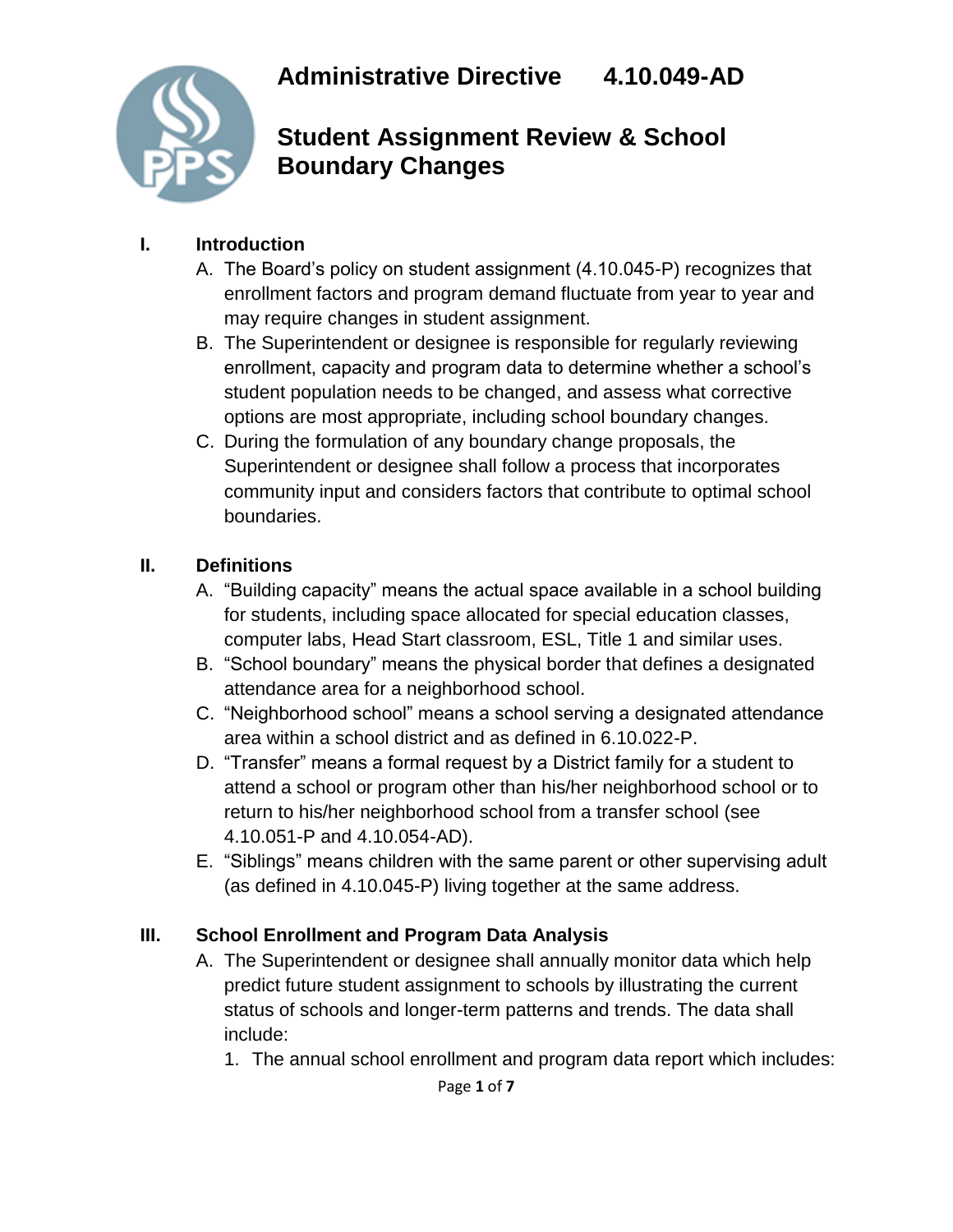

# **Student Assignment Review & School Boundary Changes**

- a. Current and historical school enrollment;
- b. Enrollment characteristics and student demographics by grade level; and
- c. Enrollment indicators such as enrollment trends, neighborhood capture rate and building capacity use.
- 2. Student population projections for a minimum of 5-7 years, based upon the best available demographic information and residential housing trends; and
- 3. Annual transfer information, including waitlists, total number of applicants and number of those accepted for schools, focus options and specific programs.
- B. On an annual basis, the Superintendent or designee shall analyze the data and apply values established through the Districtwide Enrollment Balancing Values Framework to determine:
	- 1. If the current or projected enrollment at a school is significantly greater or less than the building capacity;
	- 2. Whether the projected enrollment is likely to inhibit delivery of an equitable, adequate and effective academic program and/or the cost efficient use of a school; and
	- 3. Options to address any identified enrollment issues. These options may include:
		- a. Changing the number of transfers allowed in a school;
		- b. Adjusting building capacity by adding temporary facilities, upgrading existing school buildings or repurposing part of a facility;
		- c. Expanding, moving or closing programs and focus options;
		- d. Restructuring the delivery of effective instruction (e.g. full-day Kindergarten, alternative grade configurations such as K-8, K-6, 7-  $12$ :
		- e. Opening a new school or closing an existing school as provided in 6.10.030-P; and
		- f. Changing school boundaries.
- C. If a school boundary change is among the enrollment change options to be considered, the Superintendent shall follow the procedures outlined in Sections IV and V below.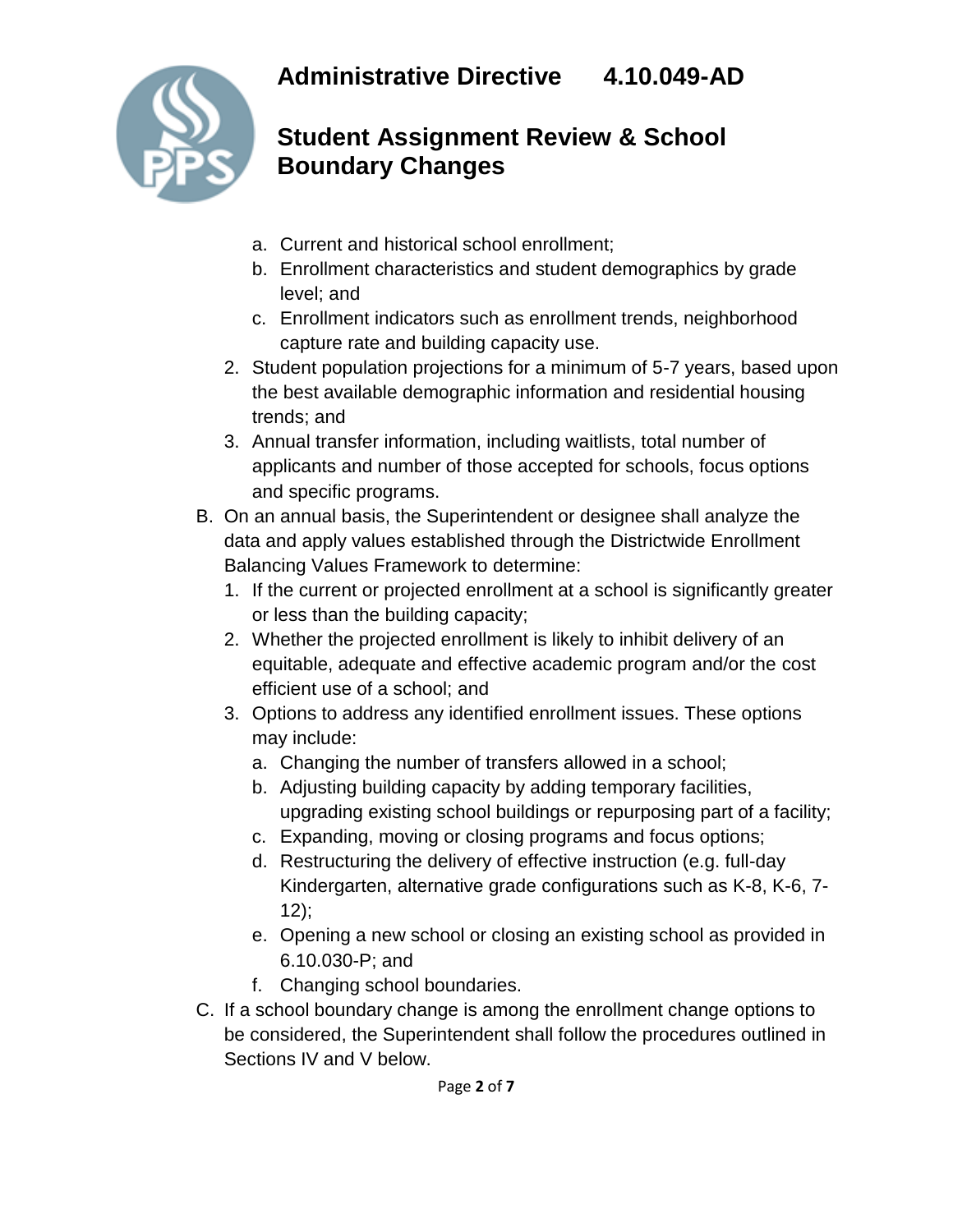

# **Student Assignment Review & School Boundary Changes**

### **IV. Input Into School Boundary Change Recommendations**

- A. Stakeholder Outreach: When developing recommendations for school boundary changes, the District shall gather and incorporate input from interested parties:
	- 1. Students and families, reflective of the student demographics of the District,
	- 2. District staff,
	- 3. Representatives of the city of Portland, and
	- 4. Other community members
- B. The Superintendent may convene a volunteer advisory committee comprised of community members to review and advise upon boundary change proposals and the stakeholder outreach process.
- C. Communication and Public Notice: The District shall use effective, culturally responsive techniques to ensure that participation rates and community feedback on boundary changes reflect the student demographics of the District, that may include the following methods:
	- 1. Surveys to identify emerging values and priorities of potentially impacted communities
	- 2. School newsletters and email lists
	- 3. PPS website and social media outlets, community agents working with historically underserved communities
	- 4. Media outlets
	- 5. Partners with outreach through community-based organizations serving students in the District.
- D. Public Meetings A minimum of 3 public meetings shall be held to gather input before a boundary change is presented to the Board. Meetings will:
	- 1. Be held at sites mutually agreed to by the District and those communities from whom input is being sought, to ensure maximum participation by communities reflective of the student demographics of the District.
	- 2. Offer childcare for families.
	- 3. Offer language interpretation for oral testimony and translation for documents and presentations.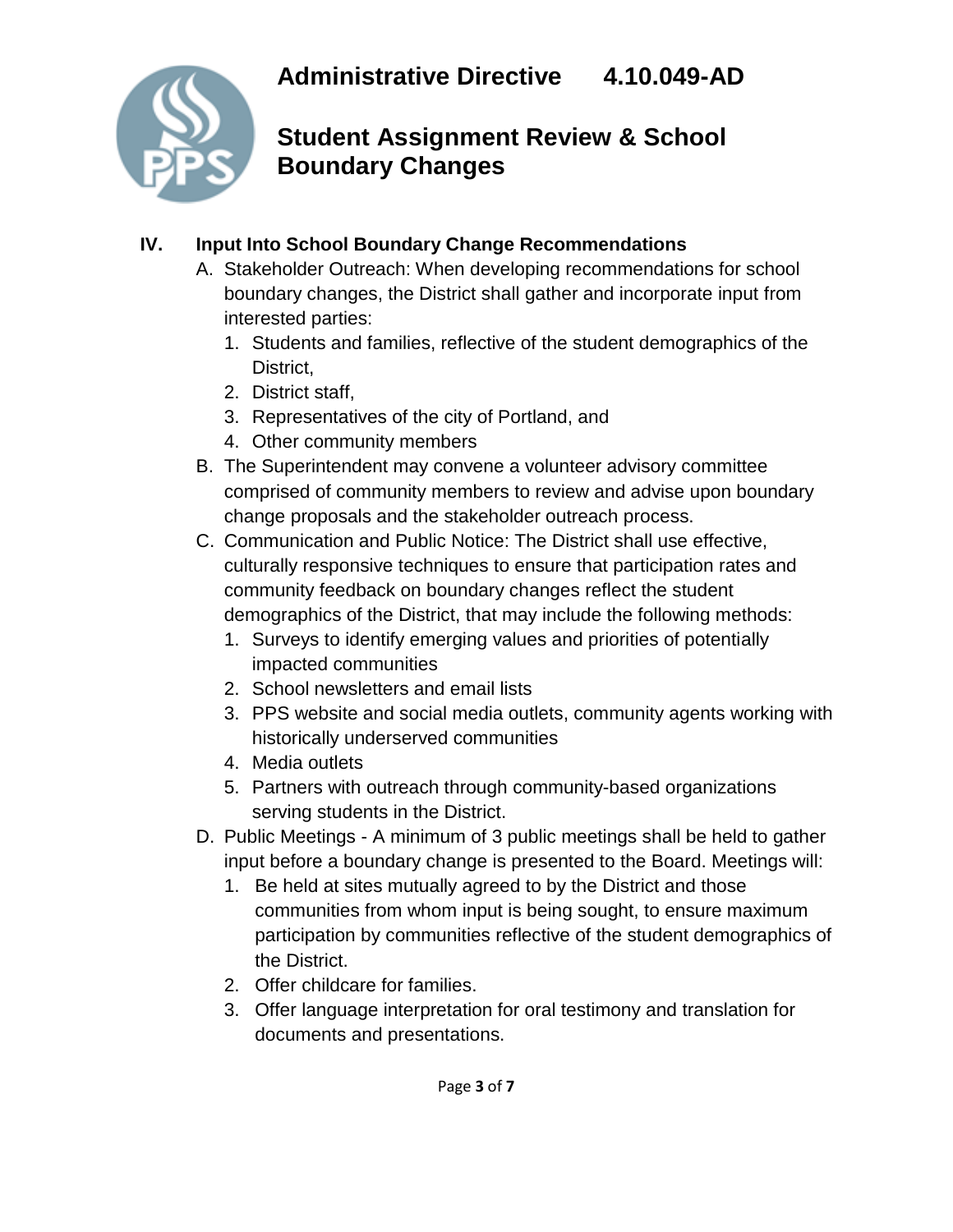

# **Student Assignment Review & School Boundary Changes**

- E. A least one notice including details of the proposed boundary change shall be sent to all families whose students would be directly impacted within two years of the change. The notice shall include information about how the family can provide input, including any scheduled public meetings.
- F. The District will identify and share with impacted communities how their input was used, including rationale for any input that was not incorporated into final proposals.
- G. The District will use the PPS Racial Educational Equity Policy in crafting the outreach process to ensure that outreach to traditionally underserved communities is effective.

### **V. School Boundary Change Considerations**

- A. In addition to the input received under Section IV, the Superintendent shall consider factors that contribute to optimal school boundaries. These factors align with District goals, including 2.10.010-P, Racial Educational Equity Policy, and provide consistency and transparency in establishing stable and workable school boundaries.
- B. The following is a list of non-prioritized factors for consideration in school boundary changes. The explanations that accompany each factor are nonexclusive and are presented to illustrate the types of considerations that will be applied. When considering any boundary change factor, a racial equity lens shall be applied to understand the impact to students in an identified area.
	- 1. Stable feeder pattern:
		- a. Allow as many students as possible to continue together from one school level to the next.
		- b. Have each K-5 school preferably feeding one and no more than two middle schools, and each K-8 or middle school preferably feeding one and no more than two high schools.
	- 2. Diverse student body demographics:
		- a. Aim to more closely reflect the broad range of language, cultural, and socio-economic backgrounds of the PPS student population.
		- b. Consider the different learning needs of the student body.
	- 3. Compact boundaries: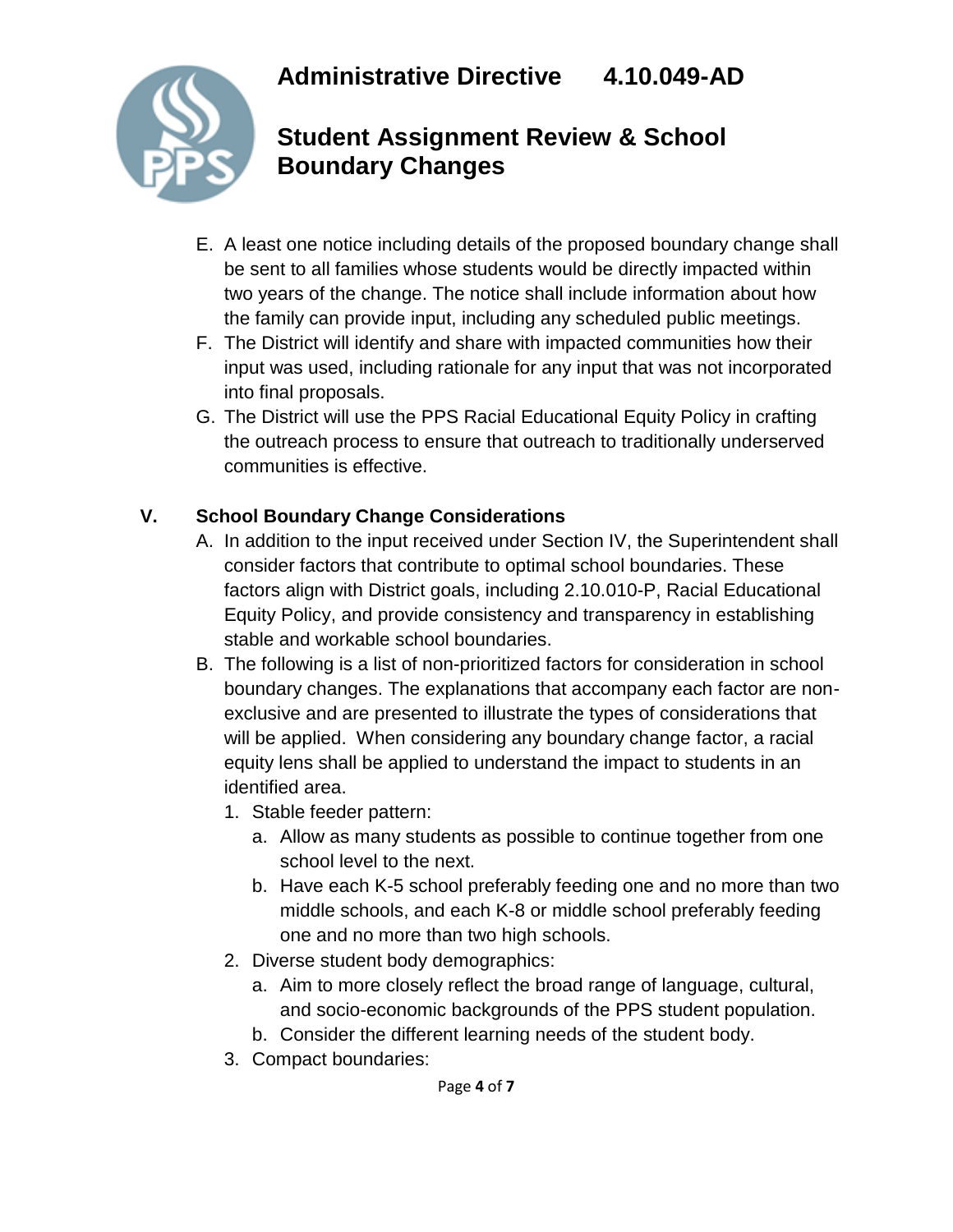

# **Student Assignment Review & School Boundary Changes**

- a. Promote safer routes to schools by limiting the number of natural and human-made physical boundaries students must cross to and from school and considering the availability of sidewalks and bicycle lanes.
- b. Promote a sense of community by keeping neighborhoods together as much as possible.
- c. Minimize transportation times and distances.
- d. Minimize the assignment of students away from schools in close proximity to their residence.
- 4. Optimal use of facilities:
	- a. Minimize additional expenses for transportation and modification to facilities.
	- b. Maximize conservation of natural resources such as natural gas, oil, gasoline and electricity.
	- c. Ensure that projected student enrollment supports an adequate and equitable academic curriculum.
- 5. Stable program and enrollment in all schools:
	- a. Establish attendance areas that will not necessitate frequent changes.
	- b. Evaluate the potential program and enrollment impact at nearby schools.
- 6. Limited impact on students:
	- a. Avoid causing students who have continued to reside in a particular geographic area to be affected by a boundary change more than once at a particular school level.
	- b. Affect the smallest number of students possible.
	- c. Avoid separating small numbers of students from their classmates when they move to a school at the next level.

### **VI. School Boundary Change Recommendation**

- A. The Superintendent's final recommendation to the Board for any school boundary change shall include:
	- 1. The proposed schedule for the boundary change,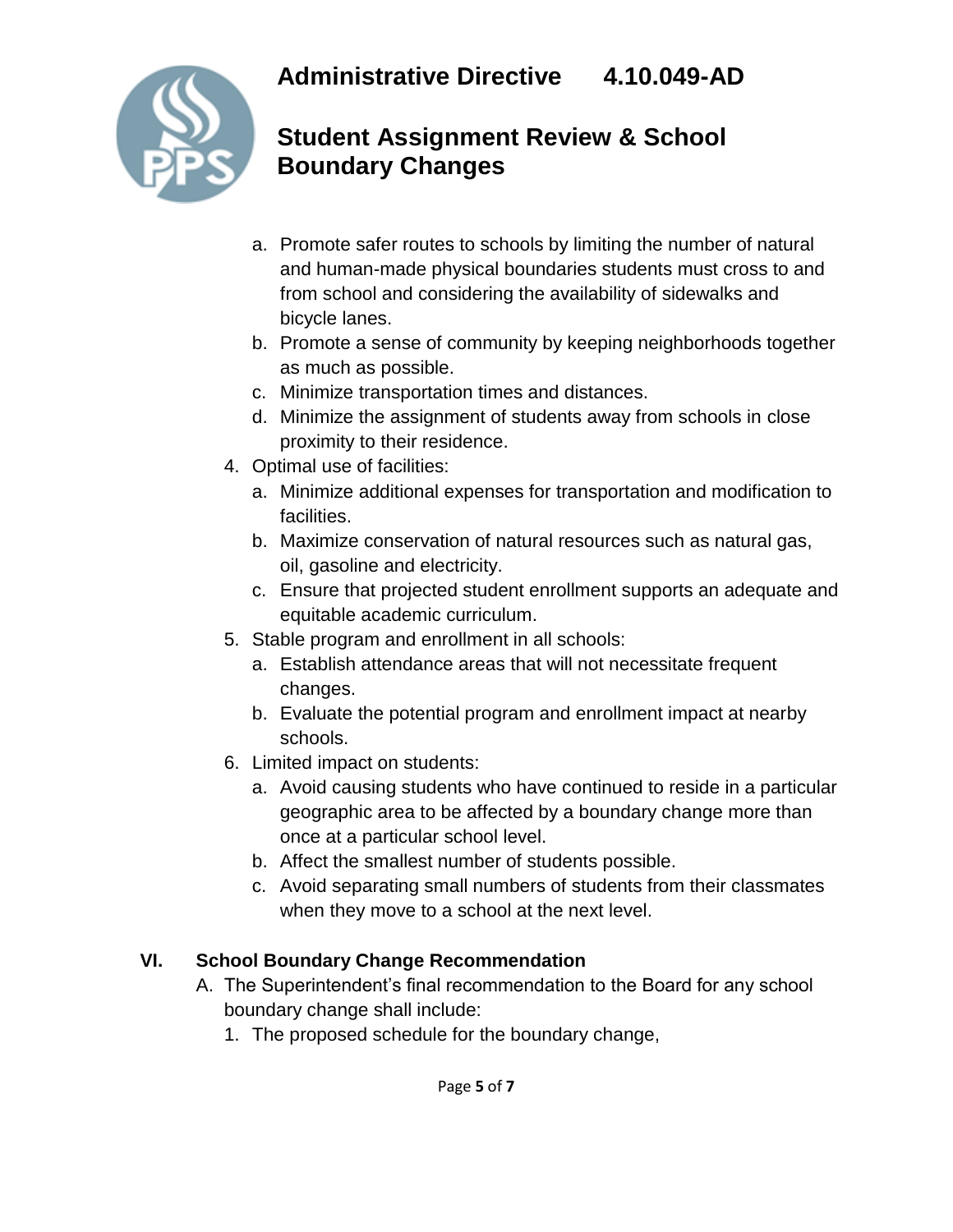

# **Student Assignment Review & School Boundary Changes**

- 2. The projected impact at affected school(s) including enrollment, school building utilization, student body demographics, transportation and program offerings,
- 3. Any exceptions to the approved process for assigning students after a boundary change, as provided in 4.10.045-P,
- 4. An analysis of school boundary factors, and
- 5. Analysis of how public feedback was incorporated into the final recommendation.
- B. The recommendation shall be provided to the Board with the intention that final approval of any change shall be made no later than January of the calendar year for implementation the following school year.

### **VII. School Assignment Following a School Boundary Change**

- A. After a boundary change:
	- 1. Students living in the neighborhood approved for a boundary change have the right to attend either their current school through the highest grade or the newly assigned neighborhood school. Students who remain at their current school and later want to attend the newly assigned neighborhood school have the right to do so with an on-time transfer request (4.10.051-P).
	- 2. Younger siblings living in a neighborhood approved for a boundary change shall be guaranteed a space at the former neighborhood school if:
		- a. They make timely application through the annual transfer process (4.10.051-P), and
		- b. An older sibling currently attends and will be attending the former neighborhood school during the upcoming school year.
	- 3. Transfer students attending a school subject to a boundary change may remain at their current school through the highest grade. Younger siblings of such transfer students are eligible for preference to attend their older brother or sister's current school, subject to capacity limits, if they apply as provided in 4.10.051-P.
- B. The Superintendent may recommend an exception to the approved assignment process in cases described in 4.10.051-P.